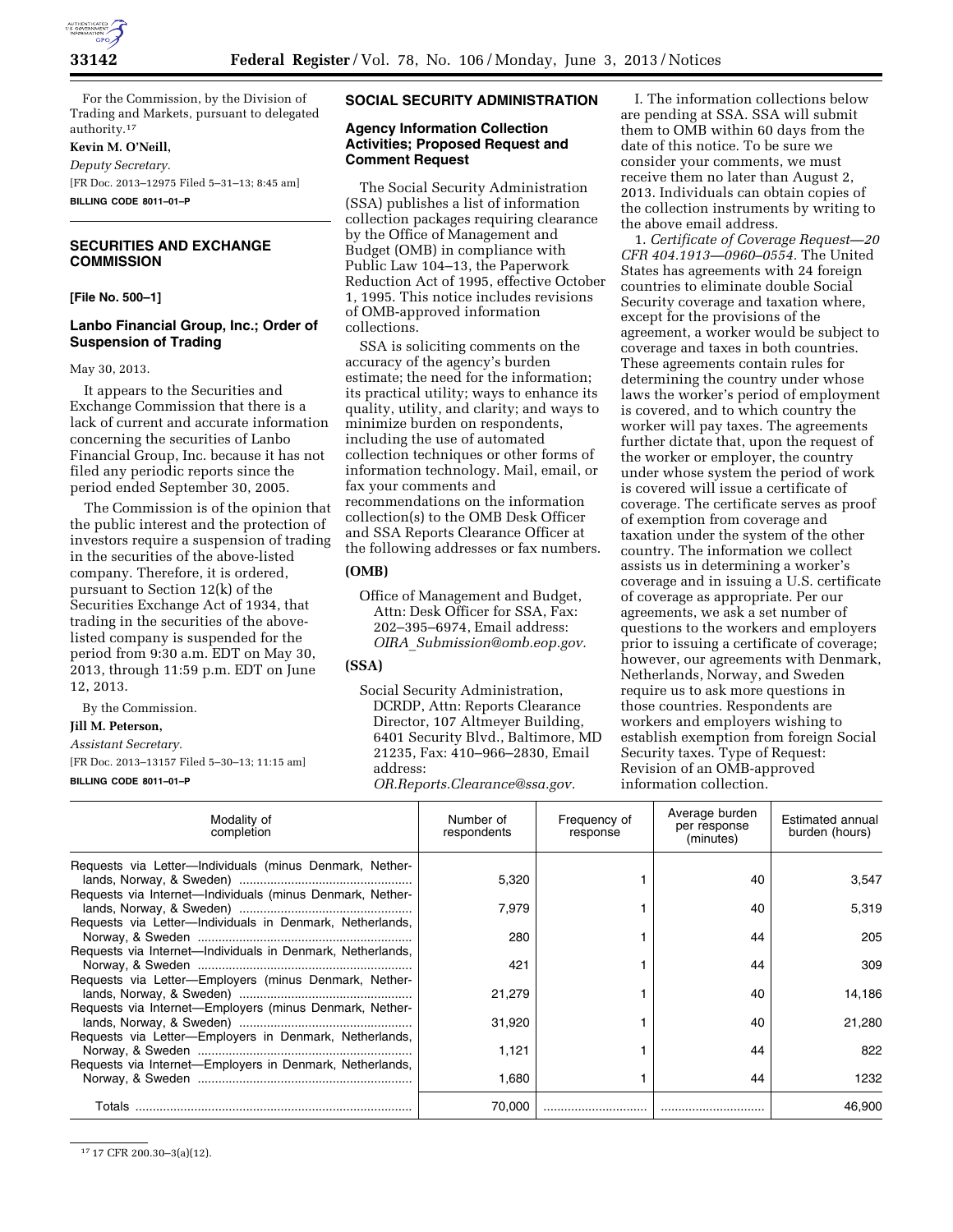2. *Request for Accommodation in Communication Method—45 CFR 85.51—0960–0777.* SSA allows blind or visually impaired Social Security applicants, beneficiaries, recipients, and representative payees to choose one of seven alternative methods of communication they want SSA to use when we send them benefit notices and other related communications. The seven alternative methods we offer are: (1) Standard print notice by first-class mail; (2) standard print mail with a follow-up telephone call; (3) certified mail; (4) Braille; (5) Microsoft Word file on data CD; (6) large print (18-point font); or (7) audio CD. However,

respondents who want to receive notices from SSA through a communication method other than the seven methods listed above must explain their request to us. Those respondents use Form SSA–9000 to: (1) Describe the type of accommodation they want, (2) disclose their condition necessitating the need for a different type of accommodation, and (3) explain why none of the seven methods described above are sufficient for their needs. SSA uses Form SSA–9000 to determine, based on applicable law and regulation, whether to grant the respondents' requests for an accommodation based on their

blindness, or other visual impairment. SSA collects this information electronically through either an inperson interview or a telephone interview during which the SSA employee keys in the information on Intranet screens. The respondents are blind or visually impaired Social Security applicants, beneficiaries, recipients, and representative payees and who ask SSA to send notices and other communications in an alternative method besides the seven modalities we currently offer.

*Type of Request:* Revision of an OMBapproved information collection

| Modality of completion | Number of<br>respondents | Frequency of<br>response | Average burden<br>per response<br>(minutes) | Estimated annual<br>burden (hours) |
|------------------------|--------------------------|--------------------------|---------------------------------------------|------------------------------------|
| SSA-9000               | 619                      |                          | 20                                          | 206                                |

II. SSA submitted the information collections below to OMB for clearance. Your comments regarding the information collections would be most useful if OMB and SSA receive them 30 days from the date of this publication. To be sure we consider your comments, we must receive them no later than July 3, 2013. Individuals can obtain copies of the OMB clearance packages by writing to *[OR.Reports.Clearance@ssa.gov.](mailto:OR.Reports.Clearance@ssa.gov)* 

1. *Request to be Selected as a Payee— 20 CFR 404.2010–404.2055, 416.601– 416.665—0960–0014.* An individual applying to be a representative payee for a Social Security beneficiary or Supplemental Security Income recipient must first complete Form SSA–11–BK. SSA obtains information from applicant payees regarding their relationship to the beneficiary; personal qualifications; concern for the beneficiary's well-being;

and their intended use of benefits if appointed as payee. The respondents are individuals, private sector businesses and institutions, and State and local government institutions and agencies applying to become representative payees.

*Type of Request:* Revision of an OMBapproved information collection.

| Modality of completion | Number of<br>respondents           | Frequency of<br>response | Average burden<br>per response<br>(minutes) | Estimated annual<br>burden (hours) |
|------------------------|------------------------------------|--------------------------|---------------------------------------------|------------------------------------|
|                        | Individuals/Households (90%)       |                          |                                             |                                    |
|                        | 1,438,200<br>91,800                |                          | 11<br>11                                    | 263,670<br>16,830                  |
|                        | 1,530,000                          |                          |                                             | 280,500                            |
|                        | Private Sector (9%)                |                          |                                             |                                    |
|                        | 149,940<br>3,060                   |                          | 11<br>11                                    | 27,489<br>561                      |
|                        | 153,000                            |                          |                                             | 28,050                             |
|                        | State/Local/Tribal Government (1%) |                          |                                             |                                    |
|                        | 16.660<br>340                      |                          | 11<br>11                                    | 3054<br>62                         |
|                        | 17,000                             |                          |                                             | 3,116                              |
|                        | 1,700,000                          |                          |                                             | 311,666                            |

#### 2. *Child Care Dropout*

*Questionnaire—20 CFR 404.211(e)(4)— 0960–0474.* If individuals applying for title II disability benefits care for their own or their spouse's children under age 3 and have no steady earnings

during that time period, they may exclude that period of care from the disability computation period. We call this the child-care dropout exclusion. SSA uses the information from Form SSA–4162 to determine if an individual qualifies for this exclusion. Respondents are applicants for title II disability benefits.

*Type of Request:* Revision of an OMBapproved information collection.